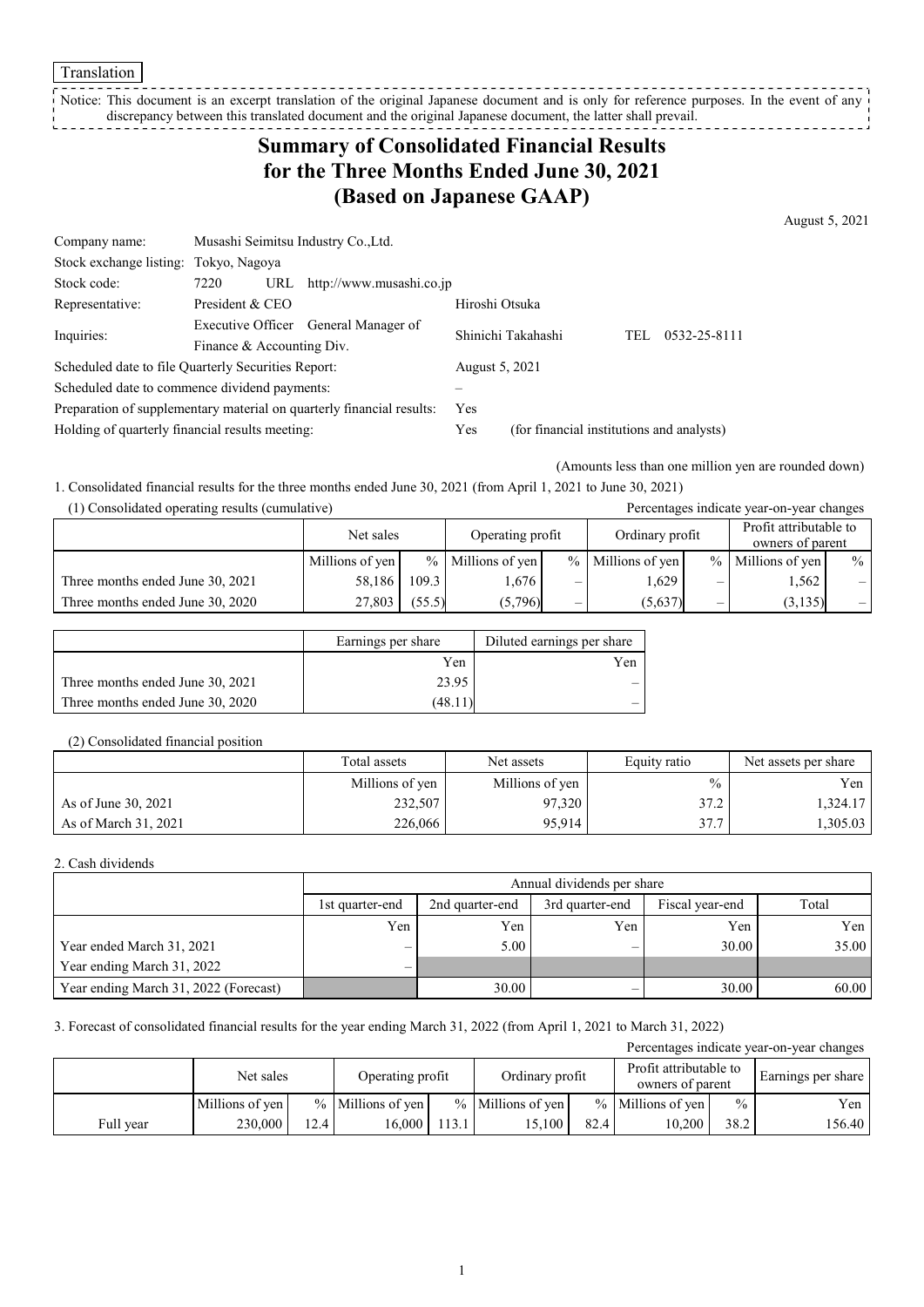| 4. Notes                                                                                                                  |                                                                                                          |                                                      |     |                   |  |
|---------------------------------------------------------------------------------------------------------------------------|----------------------------------------------------------------------------------------------------------|------------------------------------------------------|-----|-------------------|--|
| (1) Changes in significant subsidiaries during the three months ended June 30, 2021                                       | N <sub>0</sub>                                                                                           |                                                      |     |                   |  |
| (changes in specified subsidiaries resulting in the change in scope of consolidation):                                    |                                                                                                          |                                                      |     |                   |  |
|                                                                                                                           | (2) Application of special accounting methods for preparing quarterly consolidated financial statements: |                                                      |     |                   |  |
| (3) Changes in accounting policies, changes in accounting estimates, and restatement of prior period financial statements |                                                                                                          |                                                      |     |                   |  |
| Changes in accounting policies due to revisions to accounting standards and other regulations:                            |                                                                                                          |                                                      | Yes |                   |  |
| Changes in accounting policies due to other reasons:                                                                      | N <sub>0</sub>                                                                                           |                                                      |     |                   |  |
| Changes in accounting estimates:                                                                                          | N <sub>o</sub>                                                                                           |                                                      |     |                   |  |
| Restatement of prior period financial statements:                                                                         |                                                                                                          |                                                      |     |                   |  |
| (4) Number of issued shares (common shares)                                                                               |                                                                                                          |                                                      |     |                   |  |
| Total number of issued shares at the end of the period (including treasury shares)                                        |                                                                                                          |                                                      |     |                   |  |
| As of June 30, 2021                                                                                                       | $65,258,601$ shares                                                                                      | As of March 31, 2021                                 |     | 65,258,601 shares |  |
| Number of treasury shares at the end of the period                                                                        |                                                                                                          |                                                      |     |                   |  |
| As of June 30, 2021                                                                                                       | $24.144$ shares                                                                                          | As of March 31, 2021                                 |     | 17,558 shares     |  |
| Average number of shares during the period (cumulative from the beginning of the fiscal year)                             |                                                                                                          |                                                      |     |                   |  |
| Three months ended June 30, 2021                                                                                          |                                                                                                          | $65,234,461$ shares Three months ended June 30, 2020 |     | 65,166,531 shares |  |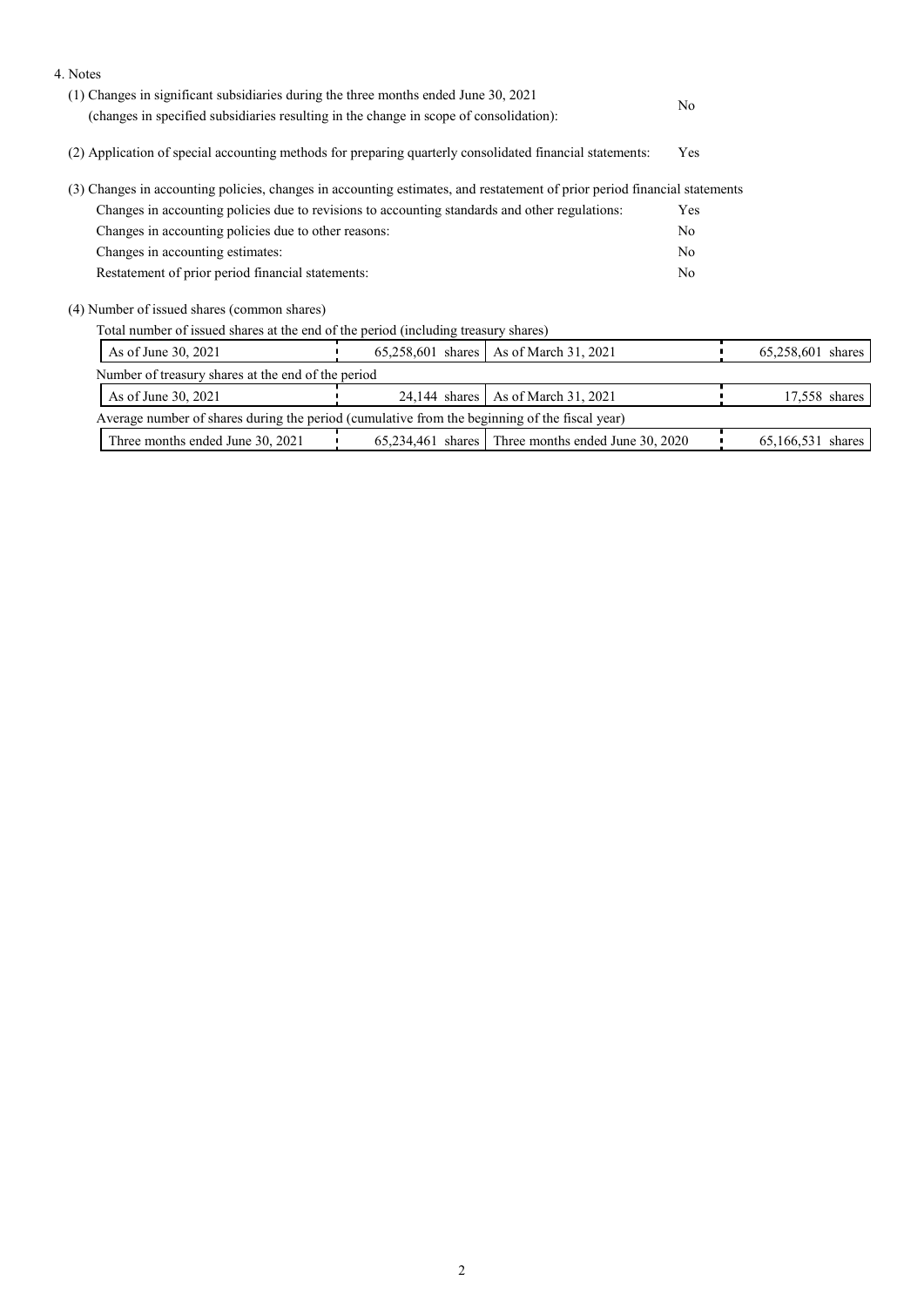## **Quarterly consolidated financial statements**

**Consolidated balance sheets**

|                                        |                      | (Millions of yen)   |
|----------------------------------------|----------------------|---------------------|
|                                        | As of March 31, 2021 | As of June 30, 2021 |
| Assets                                 |                      |                     |
| Current assets                         |                      |                     |
| Cash and deposits                      | 24,143               | 25,982              |
| Notes and accounts receivable - trade  | 33,776               | 31,390              |
| Merchandise and finished goods         | 8,309                | 10,685              |
| Work in process                        | 8,077                | 8,824               |
| Raw materials and supplies             | 21,417               | 22,757              |
| Other                                  | 6,430                | 7,184               |
| Allowance for doubtful accounts        | (102)                | (104)               |
| Total current assets                   | 102,053              | 106,721             |
| Non-current assets                     |                      |                     |
| Property, plant and equipment          |                      |                     |
| Buildings and structures               | 47,213               | 47,902              |
| Accumulated depreciation               | (24, 197)            | (24,770)            |
| Accumulated impairment                 | (293)                | (333)               |
| Buildings and structures, net          | 22,722               | 22,798              |
| Machinery, equipment and vehicles      | 223,359              | 225,647             |
| Accumulated depreciation               | (168, 586)           | (171, 603)          |
| Accumulated impairment                 | (527)                | (570)               |
| Machinery, equipment and vehicles, net | 54,245               | 53,473              |
| Tools, furniture and fixtures          | 13,057               | 13,621              |
| Accumulated depreciation               | (9,315)              | (9, 774)            |
| Accumulated impairment                 | (15)                 | (17)                |
| Tools, furniture and fixtures, net     | 3,726                | 3,830               |
| Land                                   | 7,488                | 7,471               |
|                                        | 14,065               | 14,962              |
| Construction in progress               |                      |                     |
| Total property, plant and equipment    | 102,249              | 102,536             |
| Intangible assets                      |                      |                     |
| Goodwill                               | 694                  | 625                 |
| Customer relationship assets           | 2,807                | 2,746               |
| Software                               | 1,318                | 1,387               |
| Software in progress                   | 36                   | 36                  |
| Other                                  | 1,559                | 1,453               |
| Total intangible assets                | 6,416                | 6,249               |
| Investments and other assets           |                      |                     |
| Investment securities                  | 9,749                | 11,402              |
| Investments in capital                 | 777                  | 770                 |
| Long-term loans receivable             | 65                   | 72                  |
| Deferred tax assets                    | 2,243                | 2,267               |
| Other                                  | 2,556                | 2,551               |
| Allowance for doubtful accounts        | (43)                 | (63)                |
| Total investments and other assets     | 15,348               | 17,001              |
| Total non-current assets               | 124,013              | 125,786             |
| Total assets                           | 226,066              | 232,507             |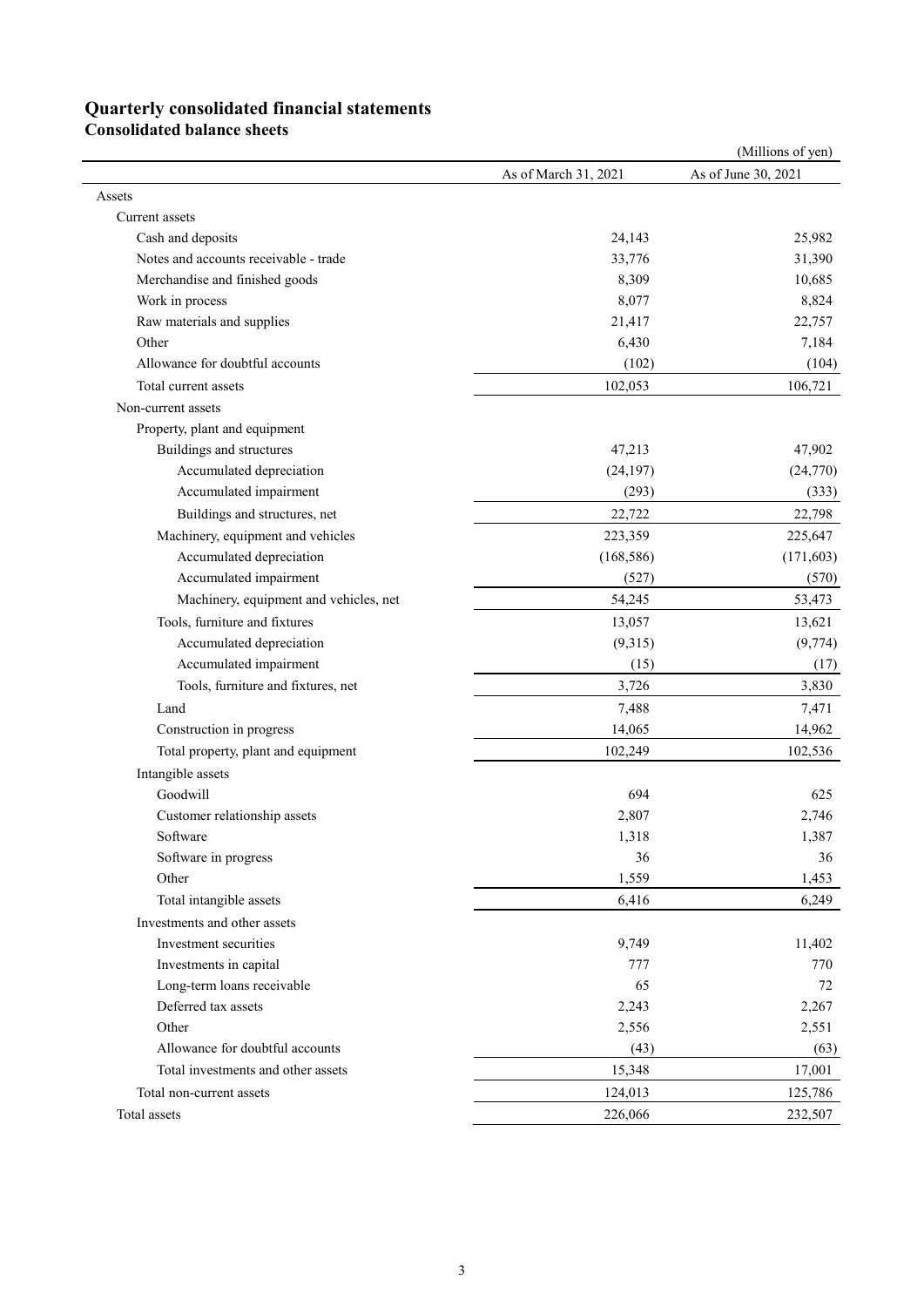|                                                          |                      | (Millions of yen)   |
|----------------------------------------------------------|----------------------|---------------------|
|                                                          | As of March 31, 2021 | As of June 30, 2021 |
| Liabilities                                              |                      |                     |
| Current liabilities                                      |                      |                     |
| Notes and accounts payable - trade                       | 17,843               | 17,217              |
| Short-term borrowings                                    | 38,932               | 49,456              |
| Current portion of long-term borrowings                  | 11,410               | 11,474              |
| Accounts payable - other                                 | 3,967                | 4,754               |
| Accrued expenses                                         | 7,614                | 7,391               |
| Income taxes payable                                     | 1,954                | 600                 |
| Provision for bonuses                                    | 2,054                | 1,709               |
| Provision for bonuses for directors (and other officers) | 23                   | 33                  |
| Provision for product compensations                      | 235                  | 230                 |
| Other                                                    | 5,826                | 7,148               |
| Total current liabilities                                | 89,862               | 100,017             |
| Non-current liabilities                                  |                      |                     |
| Long-term borrowings                                     | 27,151               | 23,692              |
| Deferred tax liabilities                                 | 2,653                | 2,257               |
| Retirement benefit liability                             | 6,695                | 6,367               |
| Other                                                    | 3,788                | 2,853               |
| Total non-current liabilities                            | 40,289               | 35,170              |
| <b>Total liabilities</b>                                 | 130,152              | 135,187             |
| Net assets                                               |                      |                     |
| Shareholders' equity                                     |                      |                     |
| Share capital                                            | 5,394                | 5,394               |
| Capital surplus                                          | 3,093                | 3,093               |
| Retained earnings                                        | 85,992               | 85,597              |
| Treasury shares                                          | (8)                  | (8)                 |
| Total shareholders' equity                               | 94,472               | 94,077              |
| Accumulated other comprehensive income                   |                      |                     |
| Valuation difference on available-for-sale securities    | 2,605                | 2,939               |
| Foreign currency translation adjustment                  | (11, 581)            | (10, 580)           |
| Remeasurements of defined benefit plans                  | (354)                | (54)                |
| Total accumulated other comprehensive income             | (9, 330)             | (7,695)             |
| Non-controlling interests                                | 10,773               | 10,938              |
| Total net assets                                         | 95,914               | 97,320              |
| Total liabilities and net assets                         | 226,066              | 232,507             |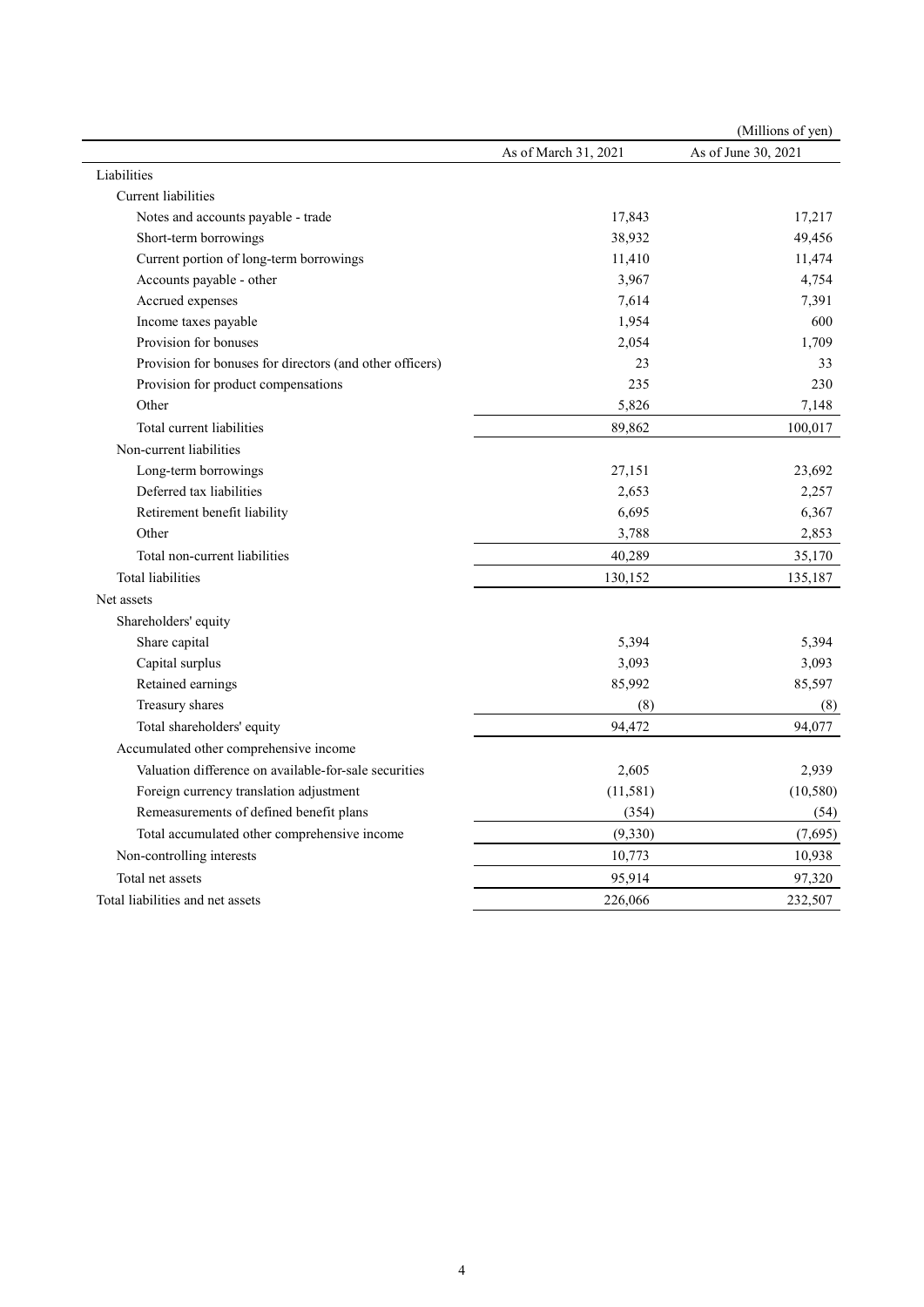### **Consolidated statements of income (cumulative) and consolidated statements of comprehensive income (cumulative)**

**Consolidated statements of income (cumulative)**

|                                                         |                    | (Millions of yen)  |
|---------------------------------------------------------|--------------------|--------------------|
|                                                         | Three months ended | Three months ended |
|                                                         | June 30, 2020      | June 30, 2021      |
| Net sales                                               | 27,803             | 58,186             |
| Cost of sales                                           | 28,827             | 50,331             |
| Gross profit (loss)                                     | (1,023)            | 7,854              |
| Selling, general and administrative expenses            | 4,772              | 6,178              |
| Operating profit (loss)                                 | (5,796)            | 1,676              |
| Non-operating income                                    |                    |                    |
| Interest income                                         | 85                 | 81                 |
| Dividend income                                         | 64                 | 106                |
| Foreign exchange gains                                  | 23                 |                    |
| Subsidy income                                          | 127                |                    |
| Other                                                   | 46                 | 79                 |
| Total non-operating income                              | 347                | 267                |
| Non-operating expenses                                  |                    |                    |
| Interest expenses                                       | 155                | 122                |
| Foreign exchange losses                                 |                    | 161                |
| Other                                                   | 32                 | 30                 |
| Total non-operating expenses                            | 187                | 313                |
| Ordinary profit (loss)                                  | (5,637)            | 1,629              |
| Extraordinary income                                    |                    |                    |
| Gain on sale of non-current assets                      | $\overline{2}$     | 16                 |
| Gain on bargain purchase                                | 877                |                    |
| Gain on reversal of liabilities                         | 534                |                    |
| Total extraordinary income                              | 1,413              | 16                 |
| <b>Extraordinary losses</b>                             |                    |                    |
| Loss on sale of non-current assets                      | $\mathbf{2}$       | 6                  |
| Loss on retirement of non-current assets                | 8                  | 3                  |
| Loss on valuation of investment securities              |                    | $\sqrt{5}$         |
| Total extraordinary losses                              | 11                 | 15                 |
| Profit (loss) before income taxes                       | (4,234)            | 1,630              |
| Income taxes                                            | (411)              | (20)               |
| Profit (loss)                                           | (3,823)            | 1,650              |
| Profit (loss) attributable to non-controlling interests | (687)              | 88                 |
| Profit (loss) attributable to owners of parent          | (3, 135)           | 1,562              |